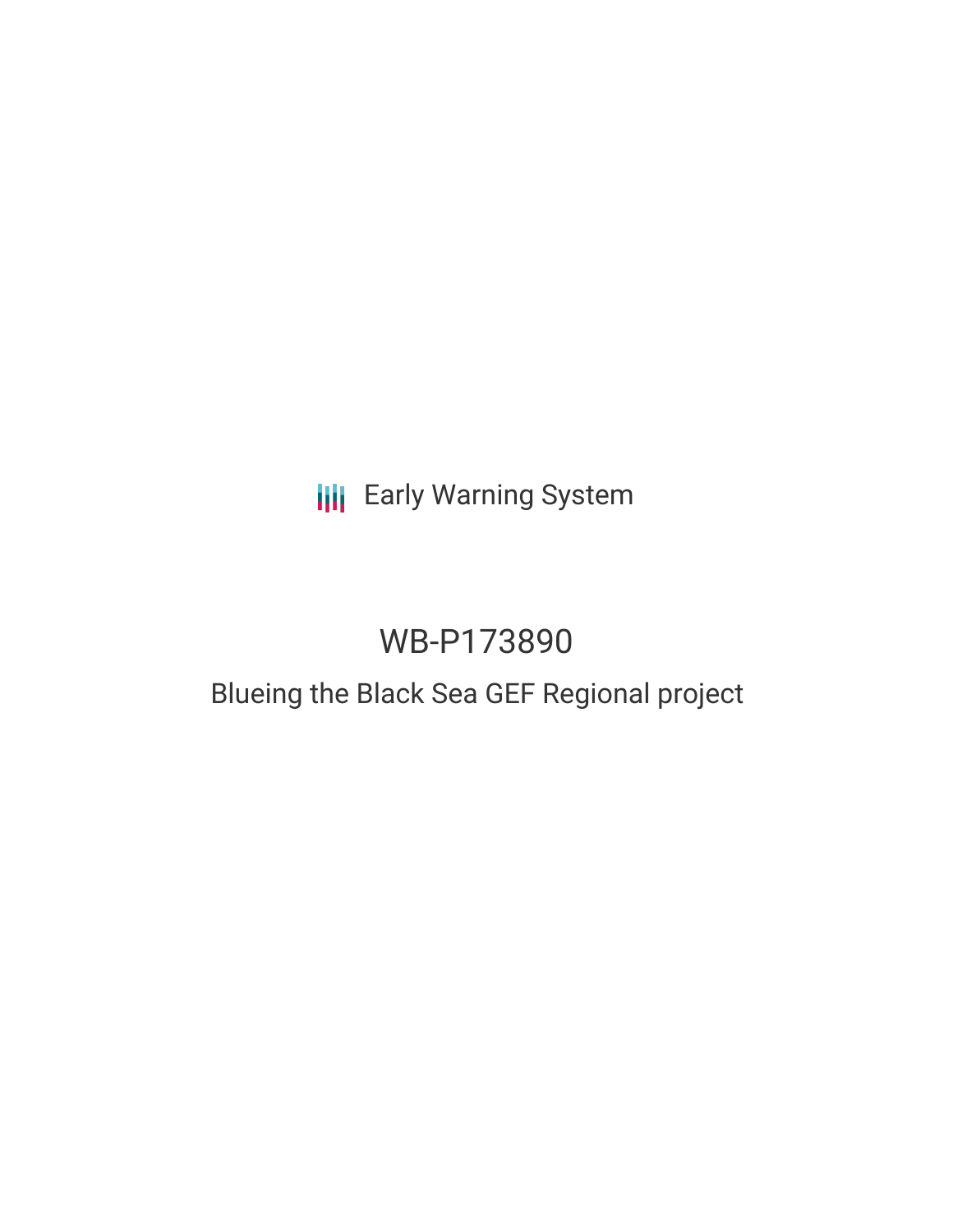

#### **Quick Facts**

| <b>Countries</b>               | Georgia, Moldova, Turkey, Ukraine                                               |
|--------------------------------|---------------------------------------------------------------------------------|
| <b>Financial Institutions</b>  | World Bank (WB)                                                                 |
| <b>Status</b>                  | Proposed                                                                        |
| <b>Bank Risk Rating</b>        | B                                                                               |
| <b>Voting Date</b>             | 2021-03-31                                                                      |
| <b>Borrower</b>                | Organization of the Black Sea Economic Cooperation                              |
| <b>Sectors</b>                 | Climate and Environment, Communications, Industry and Trade, Law and Government |
| <b>Investment Type(s)</b>      | Fund                                                                            |
| <b>Investment Amount (USD)</b> | \$6.39 million                                                                  |
| <b>Project Cost (USD)</b>      | $$6.39$ million                                                                 |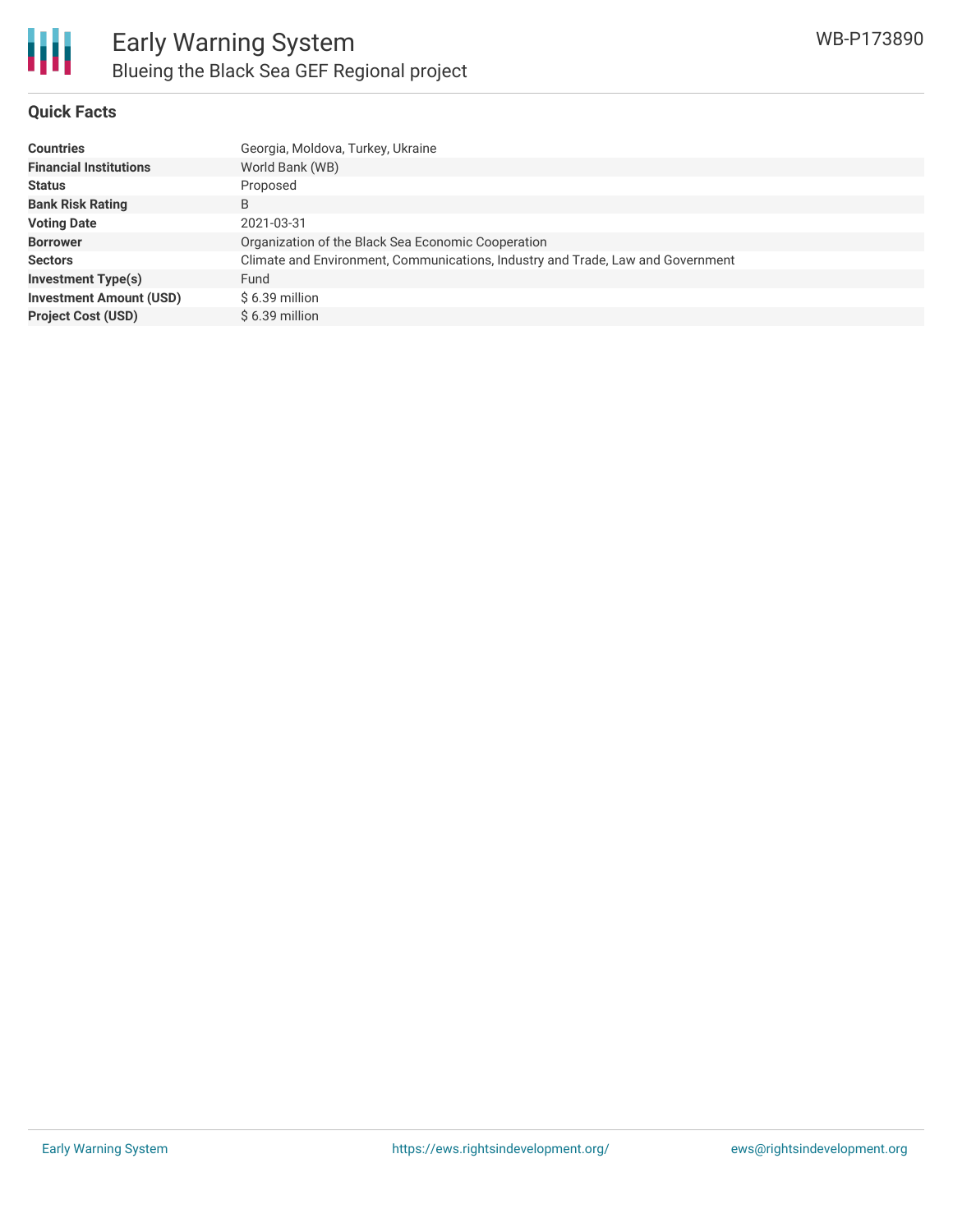

#### **Project Description**

According to Bank documents, this project aims to strengthen economic, technical and communication tools to promote regional collaboration and private sector engagement for pollution prevention in the Black Sea. Components include:

- 1. Improving national and regional frameworks for pollution prevention and reduction
- 2. Strengthening public-private partnerships (PPPs) and innovative financing

The environmental and social risk rating for this project is Moderate.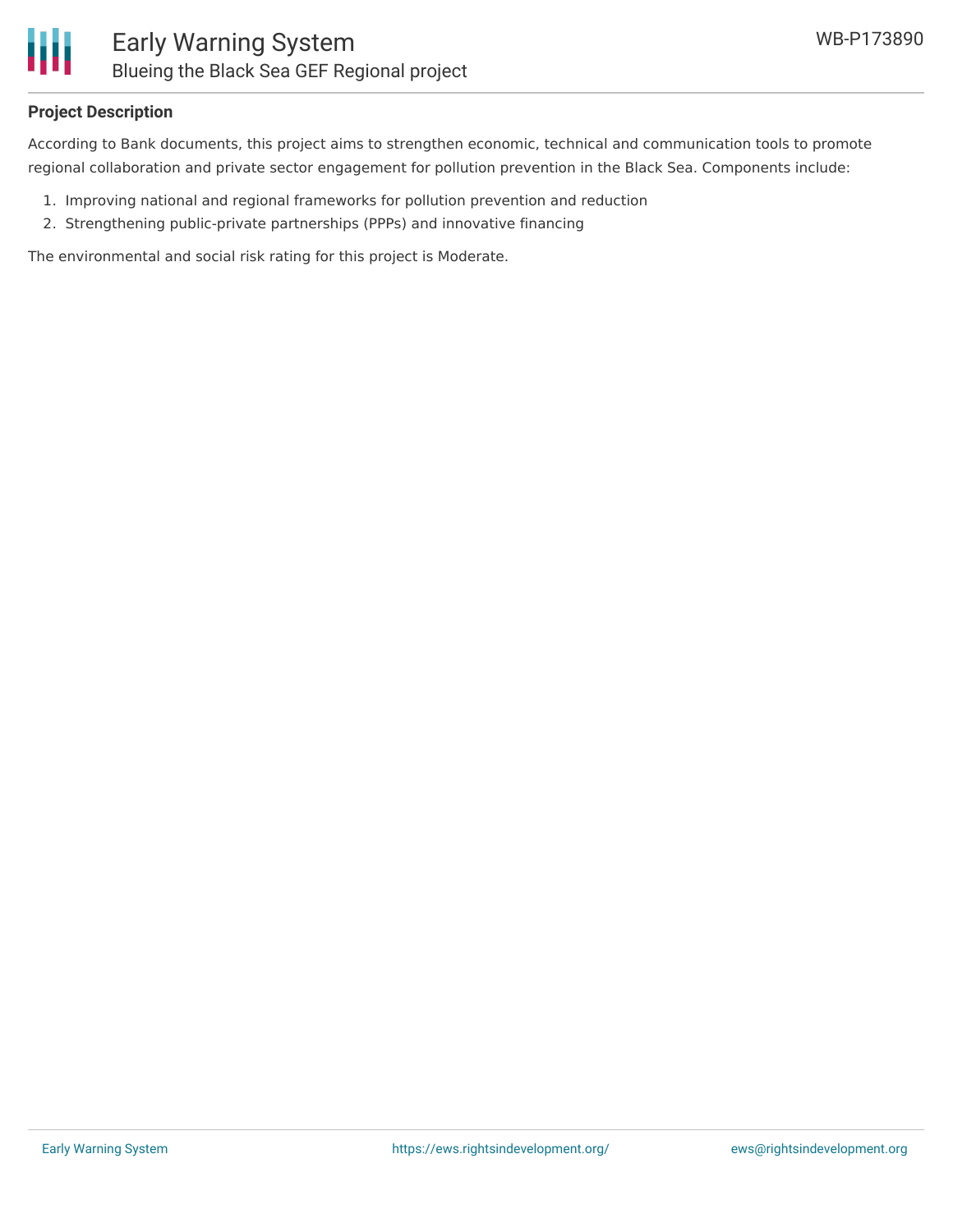

#### **Investment Description**

World Bank (WB)

The financing for this project comes through the Global Environment Facility (GEF).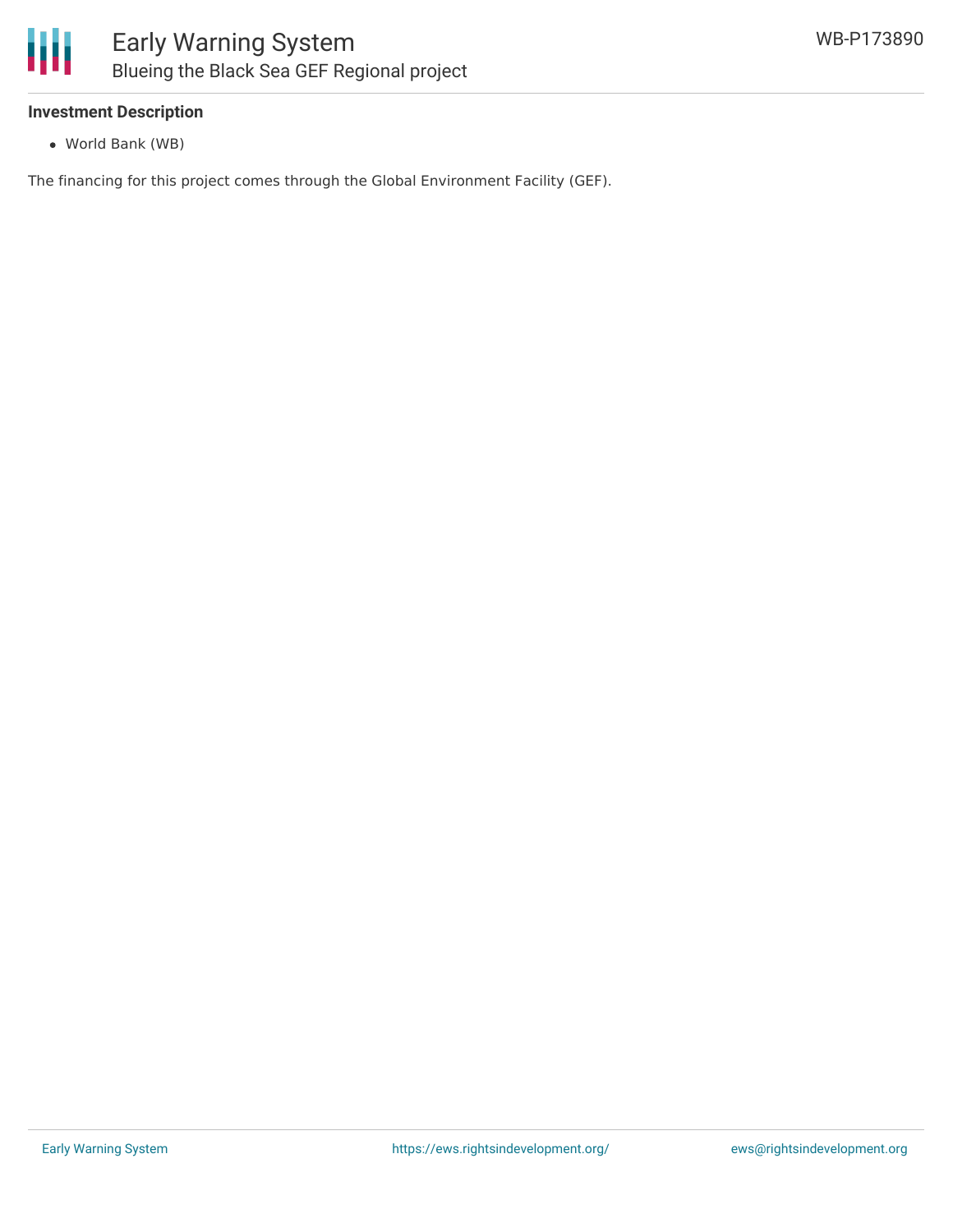

#### **Contact Information**

#### **World Bank**

Contact: Berengere Prince Lead Natural Resources Management Specialist Telephone No: +1-202-473-0536 Email: [bprince@worldbank.org](mailto:bprince@worldbank.org)

Contact: Gulana Hajiyeva Title: Senior Environmental Specialist Telephone No: 5255+2241 Email: [ghajiyeva@worldbank.org](mailto:ghajiyeva@worldbank.org)

**Borrower:** Organization of the Black Sea Economic Cooperation

**Implementing Agency:** Permanent International Secretariat of Black Sea Economic Cooperation

#### **ACCOUNTABILITY MECHANISM OF WORLD BANK**

The World Bank Inspection Panel is the independent complaint mechanism and fact-finding body for people who believe they are likely to be, or have been, adversely affected by a World Bank-financed project. If you submit a complaint to the Inspection Panel, they may investigate to assess whether the World Bank is following its own policies and procedures for preventing harm to people or the environment. You can contact the Inspection Panel or submit a complaint by emailing ipanel@worldbank.org. You can learn more about the Inspection Panel and how to file a complaint at: https://www.inspectionpanel.org.